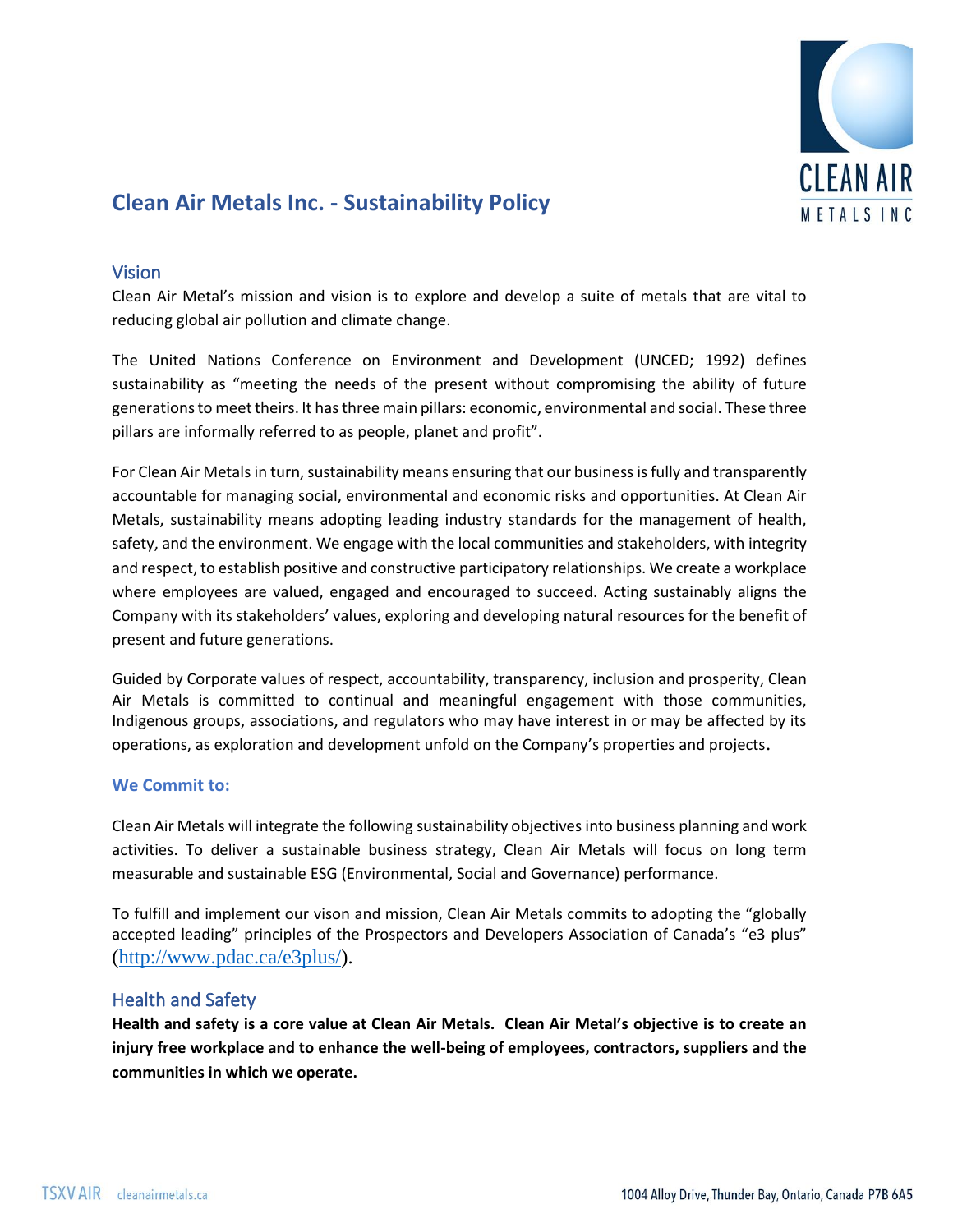

#### **We will achieve this by:**

- Building and maintaining a positive safety culture;
- Encouraging a high level of safety awareness and performance through leadership and training at all levels;
- Identifying and managing safety, occupational health and hygiene risks;
- Following Public Health Guidelines at all times to avoid the transmission of COVID-19 and other infectious diseases
- Integrating safe work systems in the way we operate;
- Supporting our people and local communities to enhance their health and well-being;
- Engaging with and monitoring the performance of contractors, suppliers, partners and customers to ensure leading health and safety performance;
- Investigating and reporting all health and safety incidents, and analyzing this information to prevent future events and;
- Maintaining the highest standards of operational integrity.

## Environment

**The preservation and protection of the long-term health, function and viability of the natural environment is a key objective.** 

#### **We will achieve this by:**

- Adopting leading environmental practices and standards throughout all stages of exploration and development;
- Working to continuously improve our environmental performance through the reduction of harmful emissions to air, water and land and by improving the efficiency by which we utilize natural resources, energy and materials;
- Minimizing our direct greenhouse gas emissions
- Preventing the loss of biodiversity and ecosystem function due to our operations;
- Identifying and managing environmental risks and opportunities.

## **Community**

**Clean Air Metals is committed to being a responsible corporate citizen and contributing to the social and economic well-being of the communities associated with our activities.** 

#### **We will achieve this by:**

- Transparently engaging with local communities and stakeholders at the earliest possible project stages and throughout the life cycle of the operations in a culturally appropriate manner;
- Encouraging the development of relationships based on mutual respect, benefit and participation;